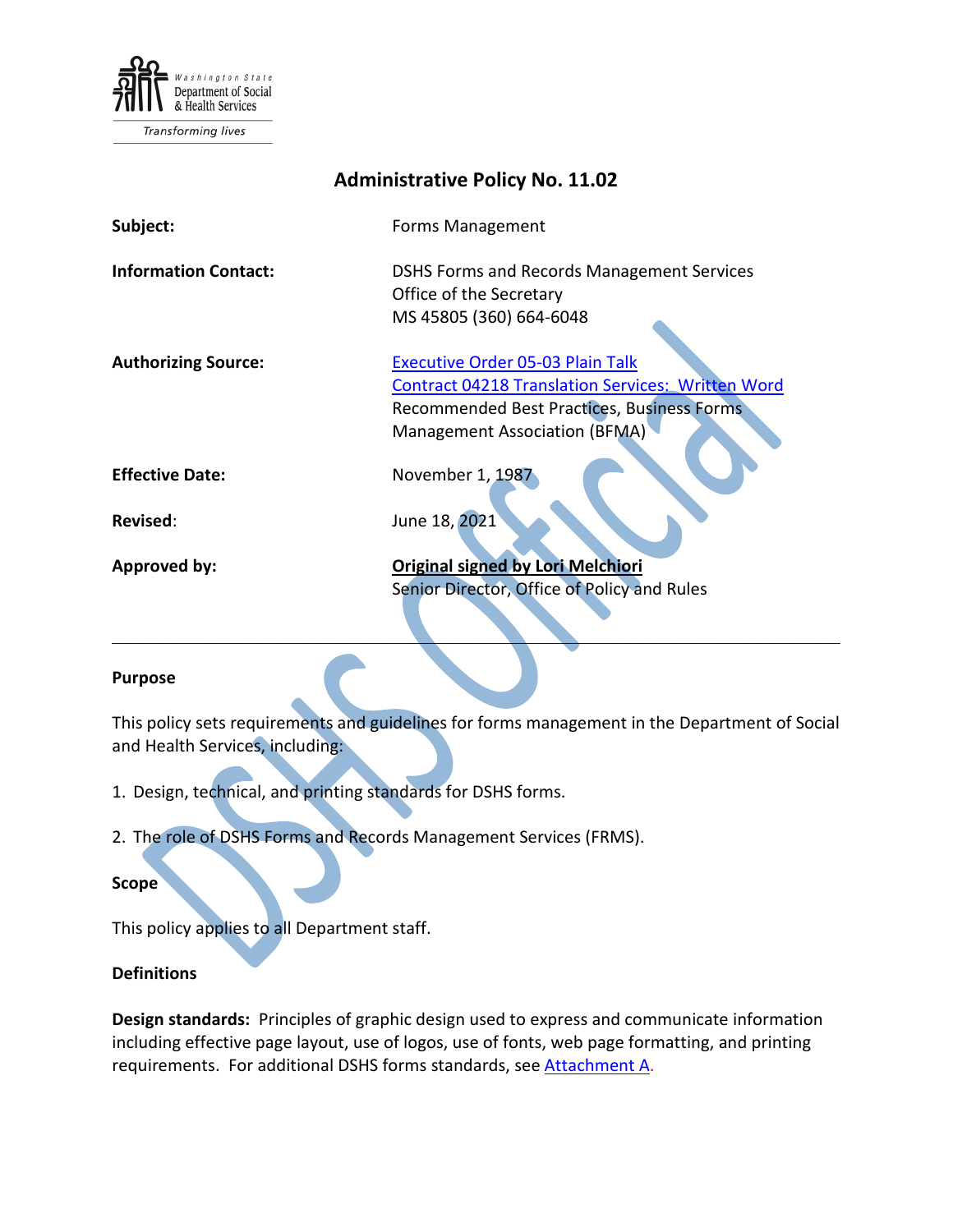Administrative Policy 11.02 June 18, 2021 Page 2

**DSHS forms:** Documents developed to collect or distribute information necessary for DSHS administrations, program management, and client services. This does not include forms exclusively connected to web applications or databases. Note: DSHS facilities that provide 24 hours, seven days a week care may create, maintain, and use local forms to meet their program needs; or may choose to use DSHS FRMS services for their forms needs.

**DSHS printing standards:** Production requirements of paper copies of DSHS forms, including print quantities, printing specifications, paper stock, etc.

**Forms coordinator:** The person appointed by division or administration management to oversee the development and maintenance of DSHS forms for their organization.

**Forms repository:** A network server where DSHS forms are stored and accessed.

**Fulfillment center:** A forms storage facility managed by the Department of Enterprise Services Print and Mail Services for high-use agency forms.

**Intranet site:** An internal DSHS website contained behind a firewall to prevent unauthorized access.

**Internet site:** A public website that anyone with a connection to the Worldwide Web can access.

**Sunset review:** Biennial program review of DSHS forms to obsolete unused forms and revise active forms that require revision.

# **Policy**

- 1. To support quality care and services to clients served by agency administrations, Forms and Records Management Services (FRMS) must:
	- a. Provide standardized design and analysis of DSHS forms, including format, use, storage, and distribution of printed and electronic forms including translations. See [Attachment A.](#page-3-0)
	- b. Revise and modify existing DSHS forms according to the request of originating programs.
	- c. Maintain information about ownership, fiscal responsibility, and availability of DSHS forms.
	- d. Provide centralized ordering of DSHS forms.
	- e. Act as DSHS liaison to the Washington State Department of Enterprise Services Print and Mail Services for all DSHS forms stocked in the Fulfillment Center.
	- f. Supply current DSHS forms printing specifications, artwork, and related electronic files to the Department of Enterprise Services Print and Mail Services.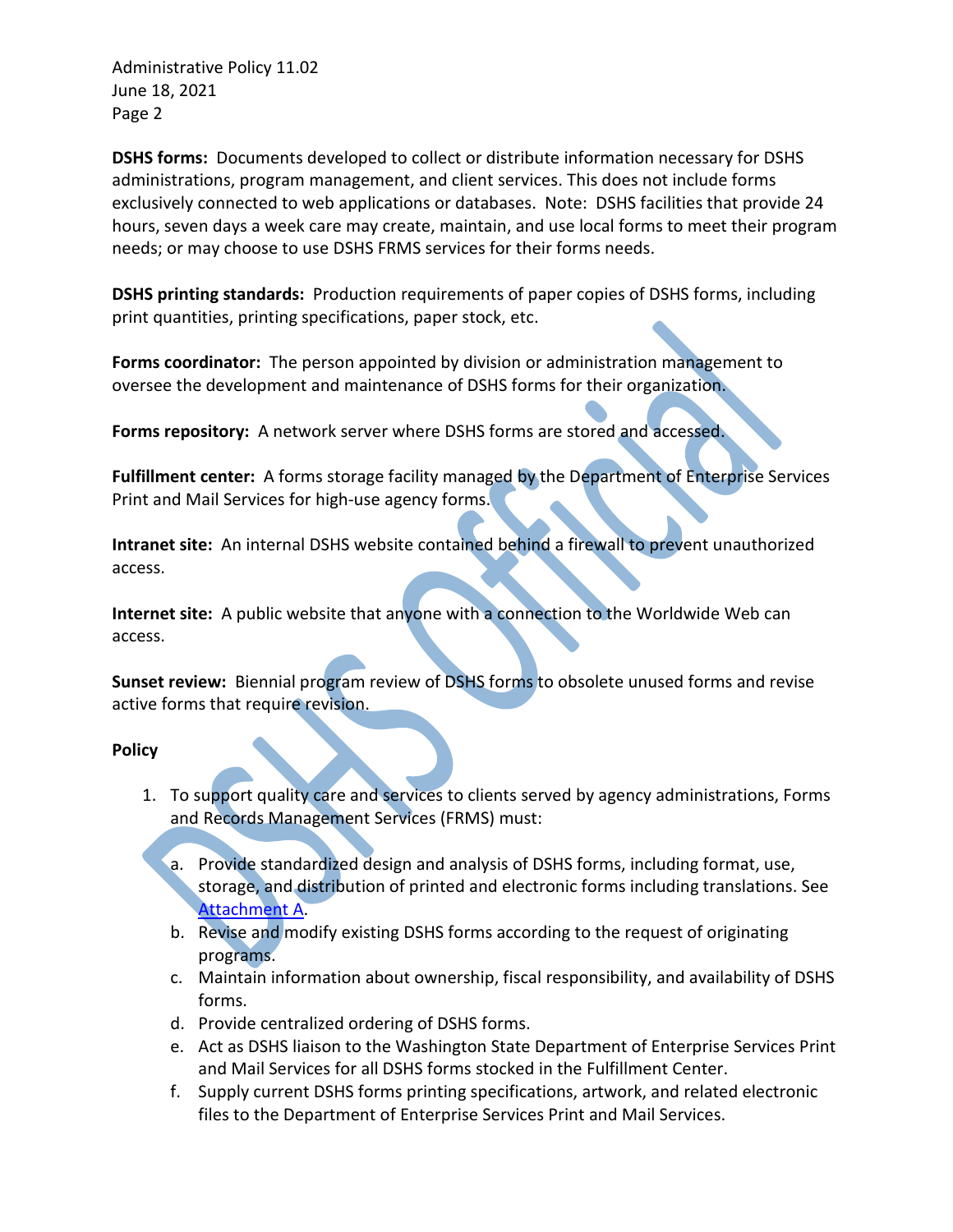Administrative Policy 11.02 June 18, 2021 Page 3

- g. Coordinate biennial sunset reviews to update or eliminate forms.
- h. Post DSHS forms to the DSHS FRMS [Intranet](http://forms.dshs.wa.lcl/) an[d Internet](http://www.dshs.wa.gov/fsa/forms) on program request.
- i. Ensure the most current form revision is located in the DSHS forms repository.
- j. Consult with and train DSHS staff to improve the quality and effectiveness of their forms.
- k. Coordinate and work with DSHS program staff to identify and eliminate duplicate DSHS forms.
- l. Supply DSHS forms templates for translation vendors on program request.
- 2. Division directors and equivalent or their designees must:
	- a. Establish internal procedures to notify field staff and other users regarding changes to office forms.
	- b. Appoint an employee as forms coordinator and notify FRMS in writing.
- 3. Forms Coordinators must:
	- a. Act as liaison between their division or administration, and FRMS.
	- b. Assist FRMS with the biennial sunset review process to ensure program forms are current.
- 4. DSHS employees must:
	- a. Contact FRMS to develop, revise, and order DSHS forms.
	- b. Use current and authorized DSHS forms available on the DSHS forms Intranet and Internet site.

**Resources**

[DSHS Intranet Forms Management Website](http://one.dshs.wa.lcl/FS/Loss/Forms/Pages/default.aspx) Download DSHS forms: [DSHS Intranet Form Picker Website](http://forms.dshs.wa.lcl/) [DSHS Internet Forms Management Website](https://www.dshs.wa.gov/fsa/forms)